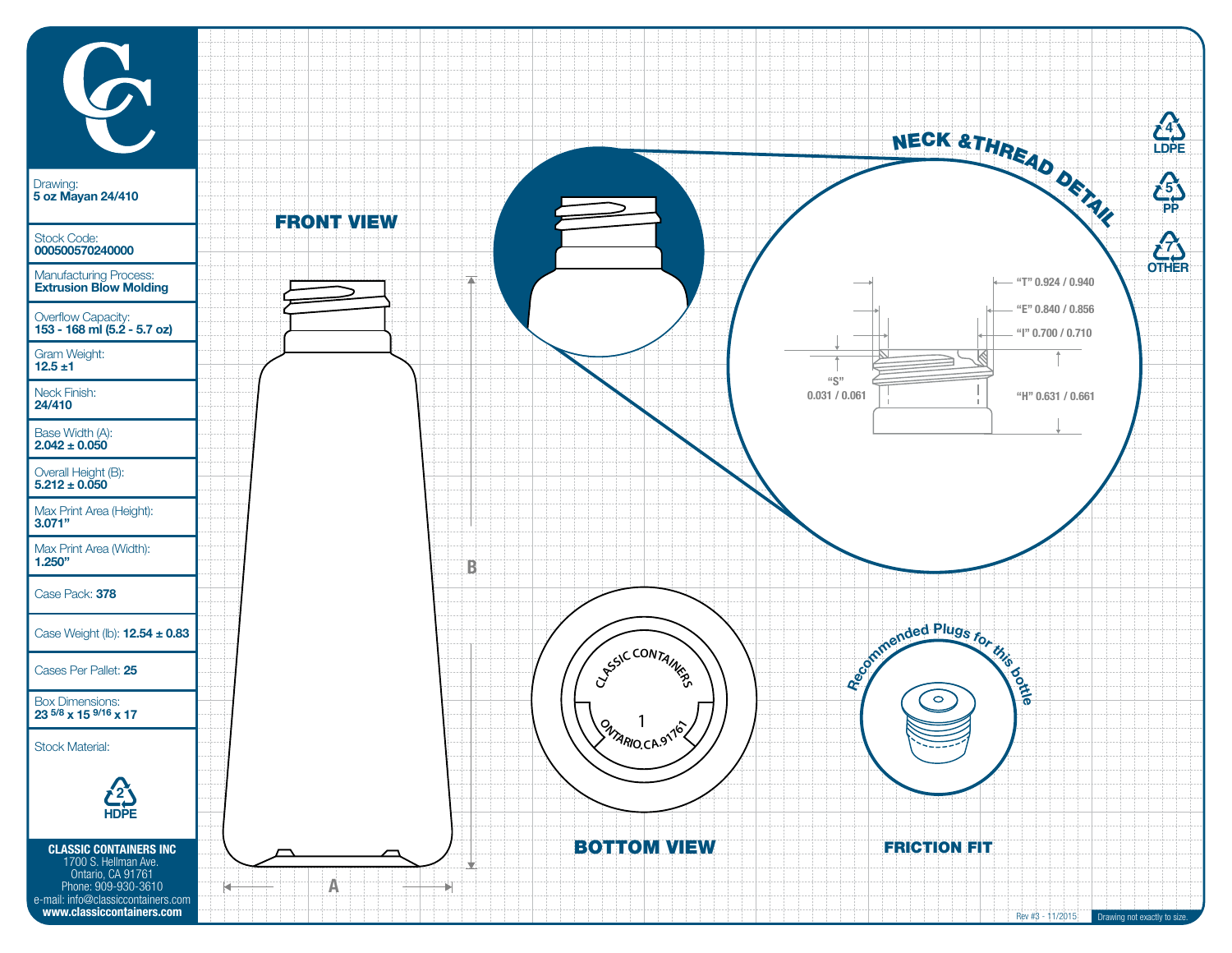## PRINTING SPECIFICATIONS: 5 oz Mayan 24/410





1700 S Hellman Ave, Ontario, California 91761 Phone: (909) 930-3610 | Fax: (909) 930-3640 e-mail: info@classiccontainers.com www.classiccontainers.com **Printing over a mold part line is discouraged due to the fact that may lead to missing characters or un-printed.**<br>
Printing over a mold part line is discouraged due to the fact that may lead to missing characters or un-pr

A - Total Height. **B** - Max. Decorating Area.